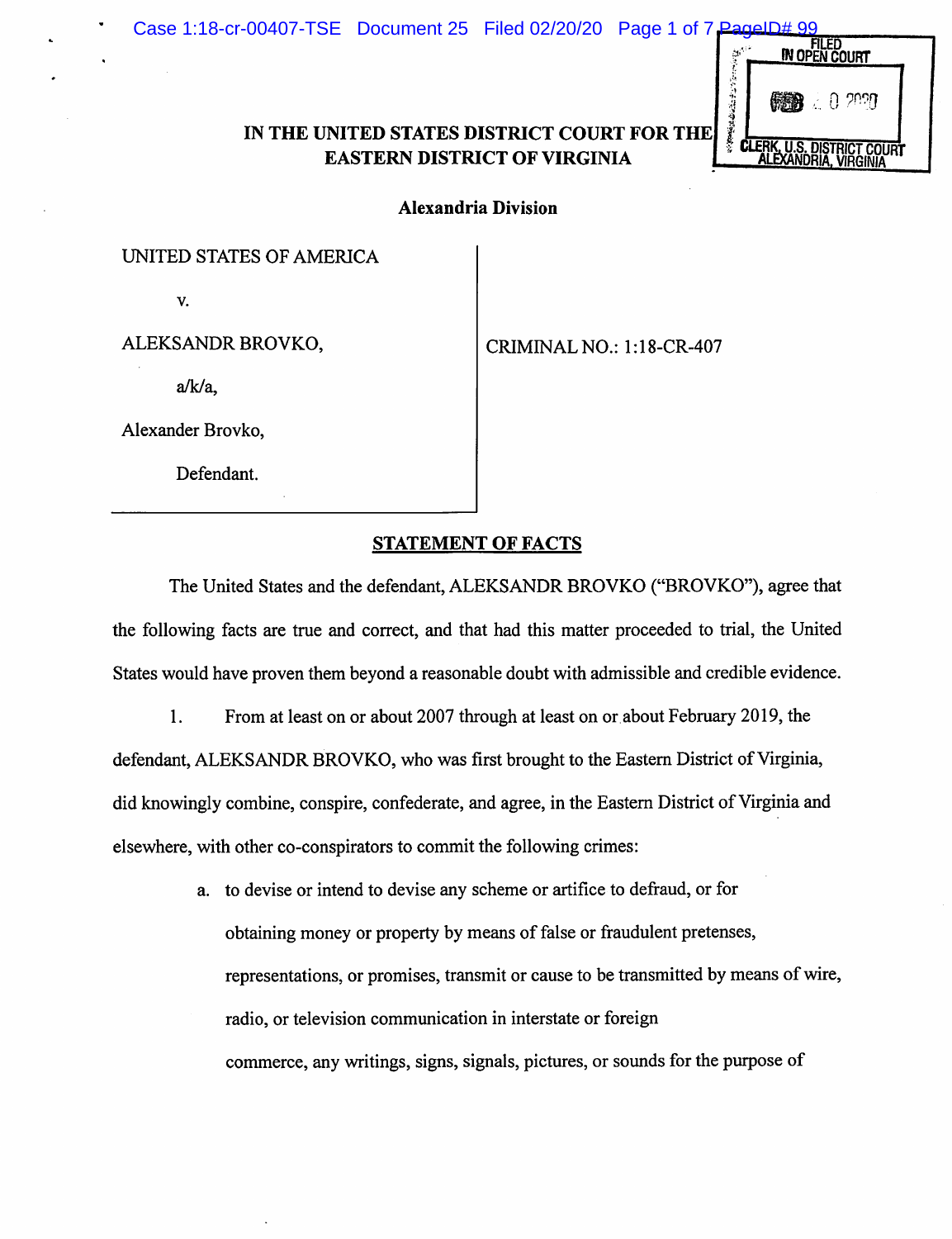executing such scheme or artifice, in violation of Title 18, United States Code, Section 1343:

b. to knowingly execute, or attempt to execute, a scheme to defraud a financial institution and to obtain any of the moneys, funds, credits, assets, securities, or other property owned by, or under the custody or control of, a financial institution, by means of false or fraudulent pretenses, representations, or promises, in violation of Title 18, United States Code, Section 1344.

 $\overline{2}$ . The goal of the conspiracy was to make a financial profit by identifying and using stolen financial information – such as victims' bank logins and passwords, or credit card data – that was obtained from compromised computers. During the conspiracy, BROVKO possessed and trafficked in at least 202,534 unauthorized access devices, specifically personally identifiable information ("PII") and financial account information stolen from victims' computers.

## **Manner and Means**

3. As part of the conspiracy, BROVKO obtained botnet logs from other coconspirators who operated botnets. The term "botnet" refers to a group of computers (known as "bots") that have been infected with malicious software that allows the operator of the botnet to covertly access the bots and steal information, such as online banking passwords, login credentials, and PII. Data logs from these botnets, or "botnet logs," often contained data stolen from the compromised computers, and could be used to make fraudulent financial transactions or repackaged and sold to other criminals.

4. Once BROVKO and/or his co-conspirators obtained botnet logs, they shared them with one another.

 $\overline{2}$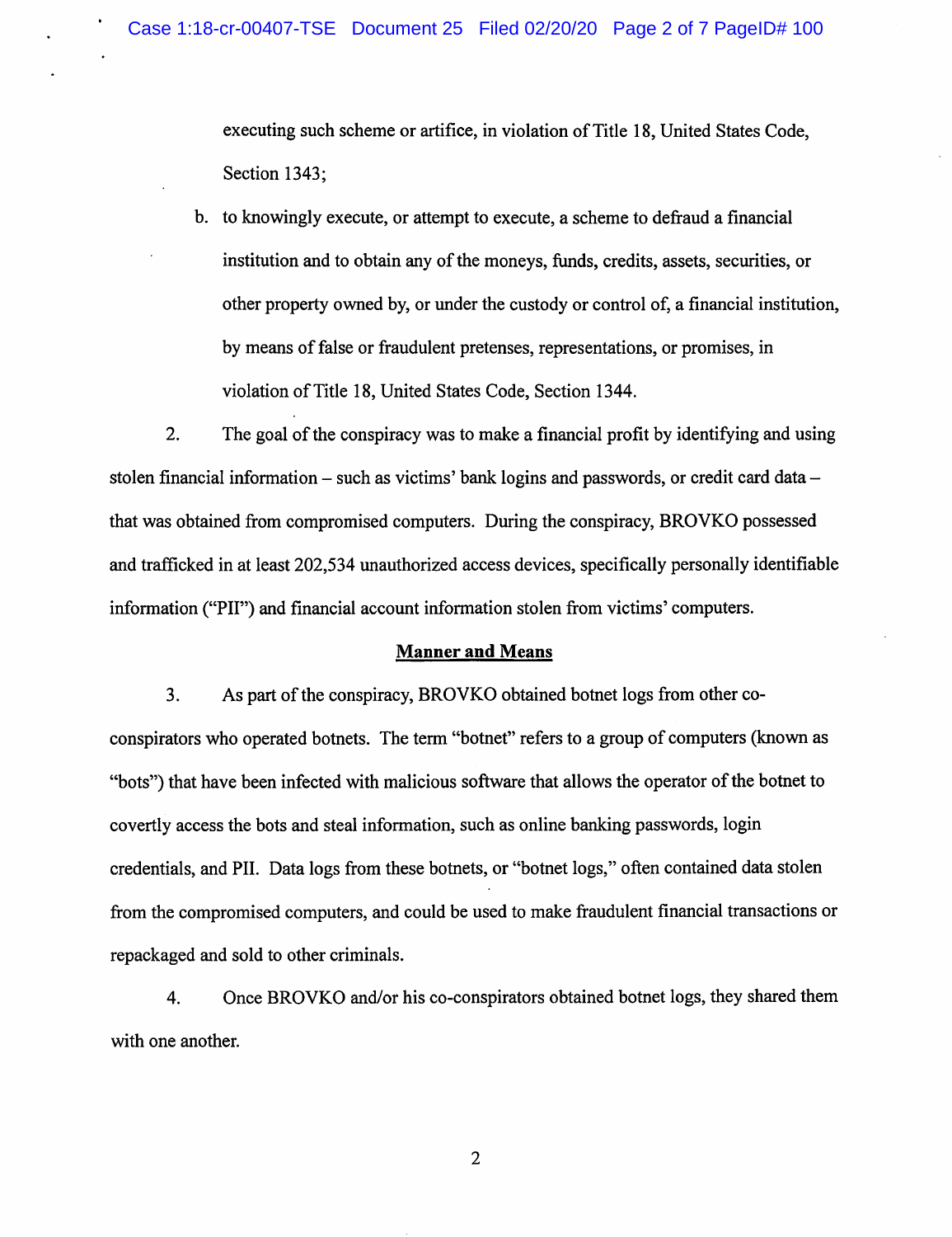5. In order to communicate about topics such as the theft of personal and financial information from computers, the use of that stolen information to commit fraud, and the monetization of that stolen information. BROVKO and his co-conspirators used instant messaging platforms, such as ICQ and Jabber. From at least 2009 through at least August 2014, ICO transmitted and received instant messaging communications between its users through servers located in Dulles, Virginia, as well as other locations, within the Eastern District of Virginia. ICQ communications between BROVKO and his co-conspirators during this time period caused wires to be transmitted into and outside servers located in the Eastern District of Virginia.

6. It was further part of the conspiracy that BROVKO and co-conspirators, such as a convicted cybercriminal, A.T., both manually reviewed the botnet logs and used technical means to identify stolen financial information that could be used to commit fraud.

 $7<sub>1</sub>$ It was further part of the conspiracy that once BROVKO and A.T. identified stolen financial information and PII in botnet logs, they passed the information to the coconspirator who had provided them with the botnet logs in exchange for a share of the profits generated from illicit financial transactions accomplished using that information. Alternatively, BROVKO and A.T. worked together to conduct the fraudulent transactions themselves and provided a share of the profits to the co-conspirator who had provided them with the botnet logs.

It was further part of the conspiracy that BROVKO advertised his services – 8. parsing botnet logs to identify stolen financial information – on a website referenced herein as "Forum A" in order to conspire with forum members to identify and use stolen financial information obtained from compromised computers. Forum A is an elite, members-only cybercriminal website that caters to Russian speakers. Members of the website post within the

3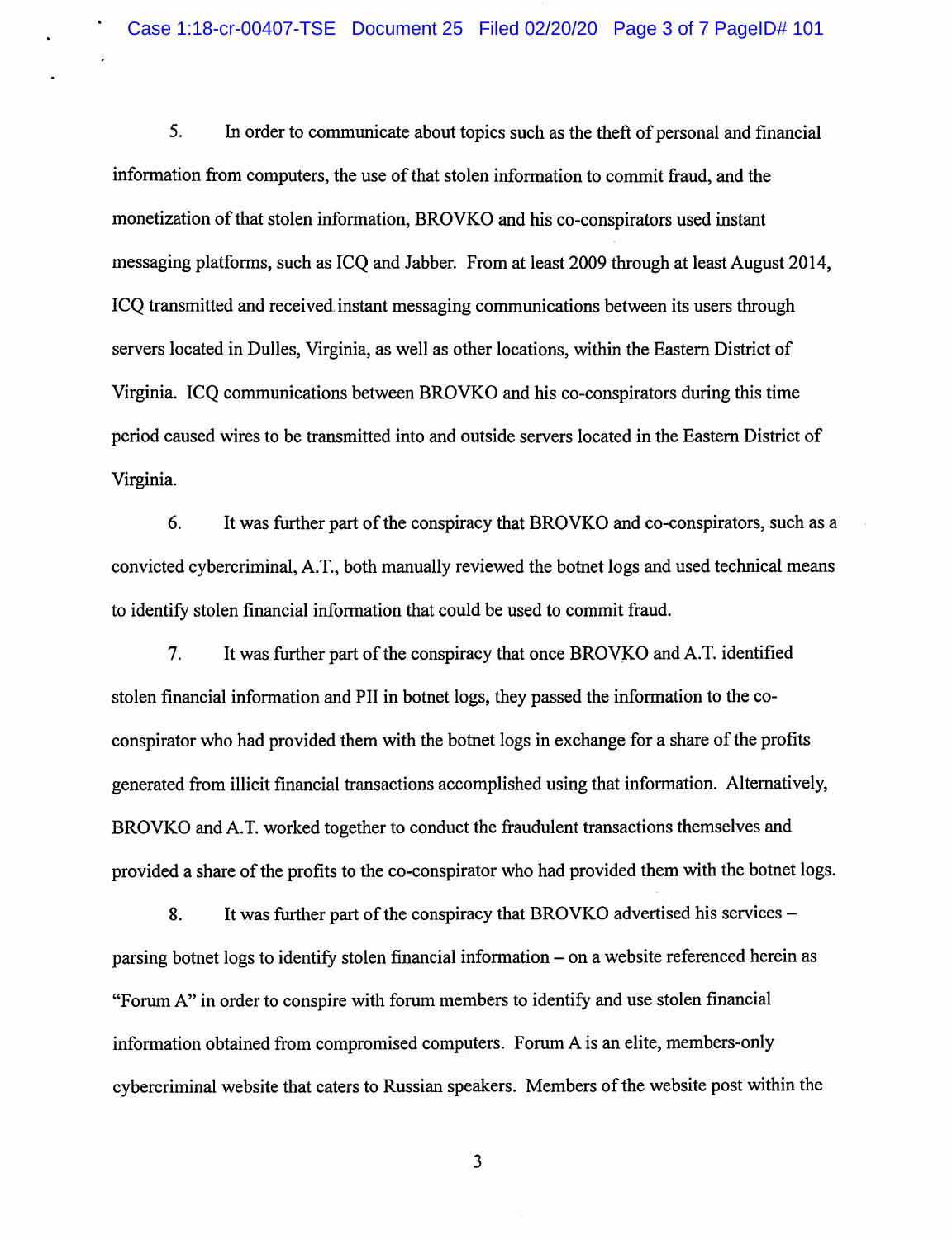forum about cybercrime-related topics, such as how to find vulnerabilities in certain computer operating systems, and members advertise and sell hacked financial and personal data to other members.

9. It was further part of the conspiracy that BROVKO posted on Forum A that he had access to compromised bank account credentials and needed help making illicit transfers of money from those accounts.

## **Acts in Furtherance of Conspiracy**

10. It was further part of the conspiracy that the following acts in furtherance of and to effect the objects of the above-described conspiracy were committed in the Eastern District of Virginia and elsewhere:

- a. On or about January 5, 2011, BROVKO posted on Forum A, stating that he had access to a compromised Bank of America account and was seeking to either sell the bank credentials or obtain the help of others who could transfer money out of this account. At all times relevant to this Statement of Facts, Bank of America was a "financial institution" within the meaning of 18 U.S.C.  $\S$  20 in that, among other reasons, it held funds that were insured by the Federal Deposit Insurance Corporation (FDIC).
- b. On or about July 25, 2011, BROVKO posted on Forum A, offering to help other Forum A members identify stolen financial information contained within botnet logs.
- c. On or about August 9, 2016, A.T. and BROVKO communicated on Jabber, discussing how to access and transfer money out of compromised Capital One accounts. At all times relevant to this Statement of Facts, the headquarters of

 $\overline{\mathbf{4}}$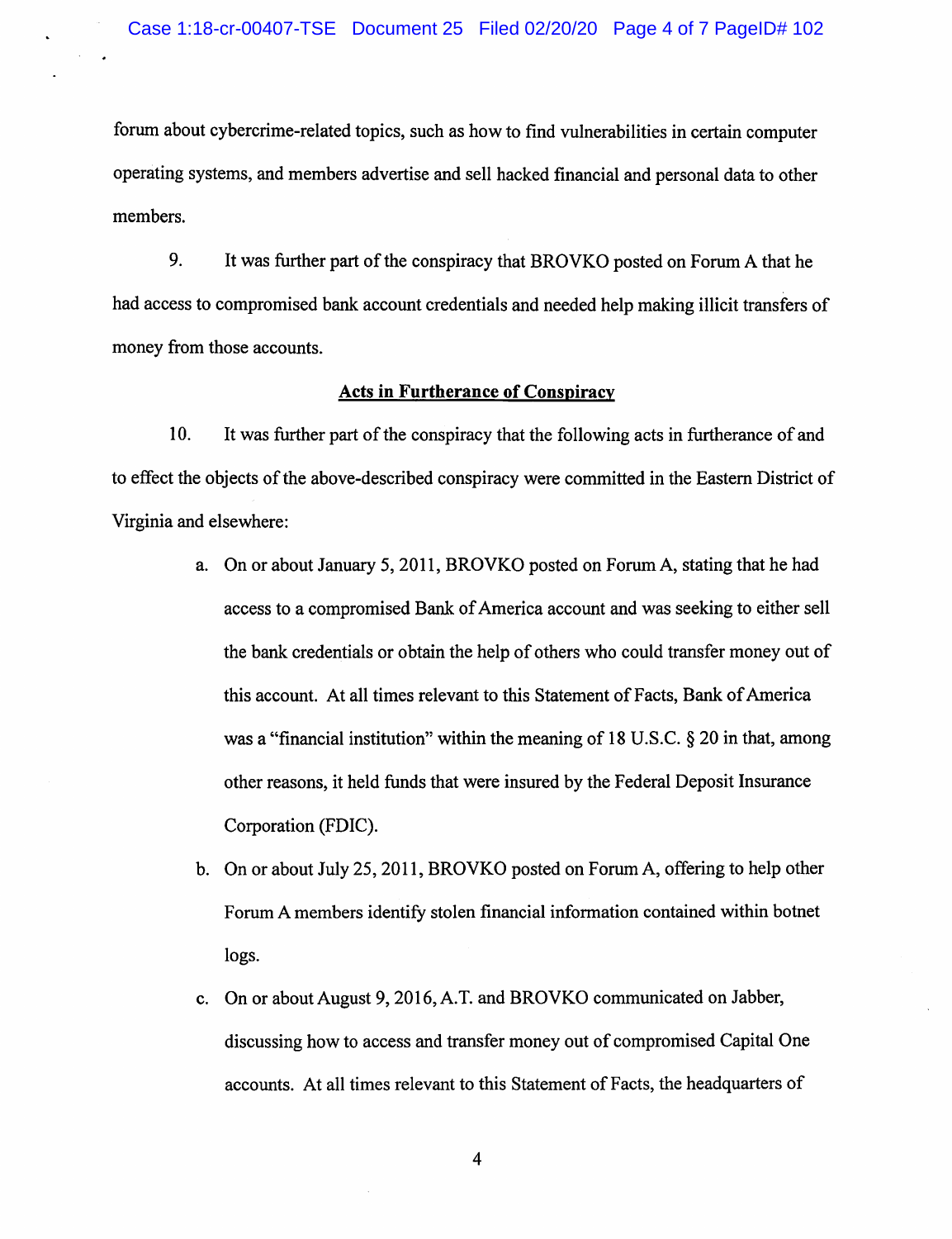Capital One, a major bank that issues payment cards and hosts online bank accounts, was located within the Eastern District of Virginia. Capital One was a "financial institution" within the meaning of 18 U.S.C.  $\S 20$  in that, among other reasons, it held funds that were insured by the FDIC.

- d. On or about January 5, 2017, A.T. messaged BROVKO via Jabber and provided suggestions on how to use stolen financial and personal information to establish business accounts at Capital One and use them to commit fraud. During this exchange, BROVKO critiqued these suggestions based on tips someone had given him "about the USA" and provided alternative ideas for committing fraud.
- e. On or about January 9, 2017, A.T. messaged BROVKO via Jabber and passed along stolen account information A.T. had received from a botnet operator. BROVKO subsequently responded that one of the accounts contained \$72,000 that could be withdrawn.
- f. On January 11, 2017, BROVKO sent A.T. links to two documents via Jabber. When A.T. asked, "What's there?" BROVKO responded, "50-300 k" and "7 accts, 6 with logins". A.T. then forwarded this information to another coconspirator, who was a botnet operator.
- g. Between on or about February 2014 through November 2016, A.T. sent 46 payments totaling approximately \$137,000 to BROVKO's Webmoney account. Webmoney is a form of digital currency that is popular among Eastern European individuals. These payments represented BROVKO's share of proceeds from a portion of the activities in furtherance of conspiracy described above.

5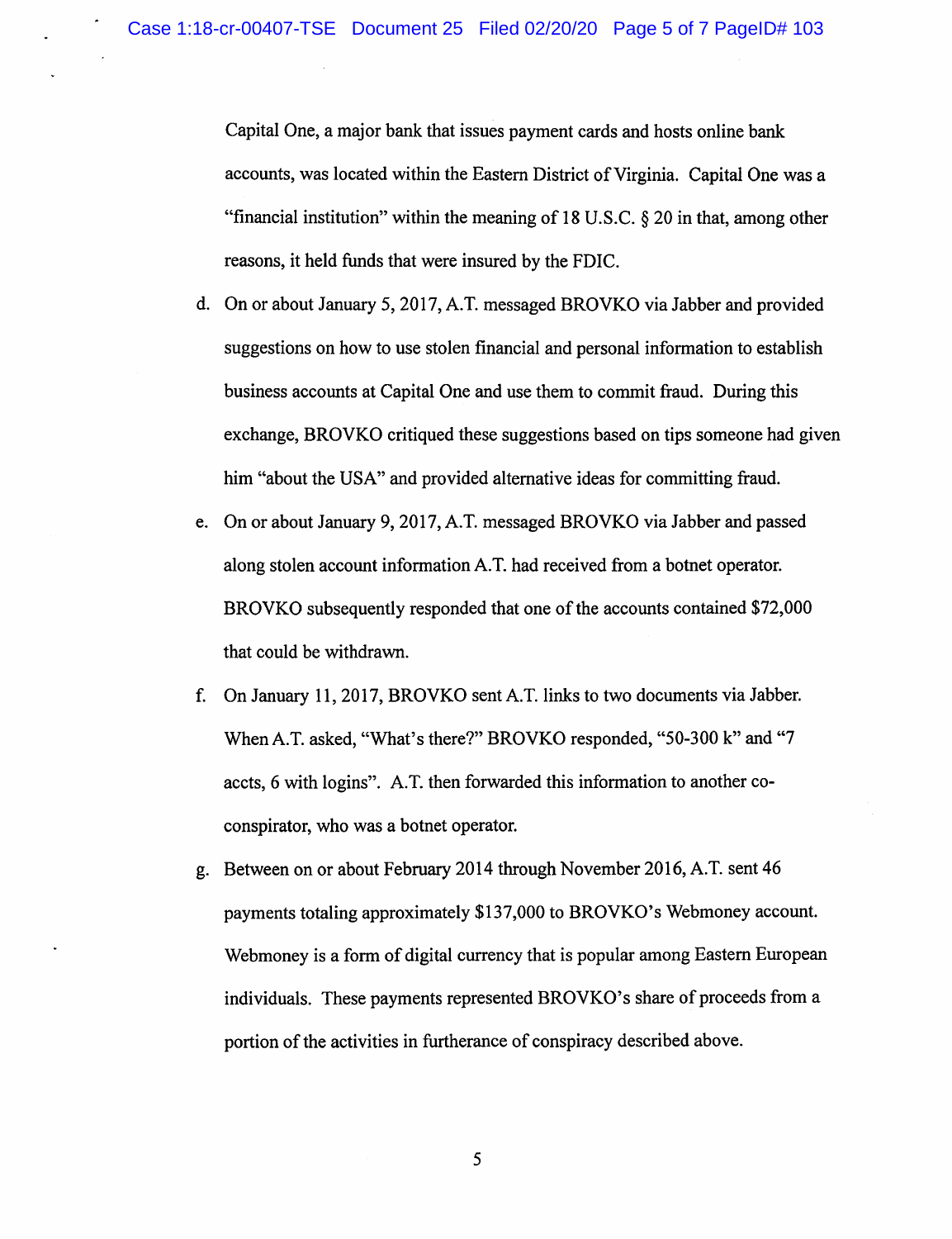## Conclusion

18. The Statement of Facts includes those facts necessary to support the defendant's guilty plea. It does not include each and every fact known to the defendant or to the government, and it is not intended to be a full enumeration of all of the facts surrounding the defendant's case.

19. The actions of the defendant, as recounted above, were in all respects knowing, voluntary, and intentional, and were not committed by mistake, accident, or other innocent reason.

> G. Zachary Terwilliger **United States Attorney**

By:

Kellen S. Dwyer **Assistant United States Attorney** 

Laura Fong **Senior Trial Attorney** Computer Crime & Intellectual Property Section U.S. Department of Justice